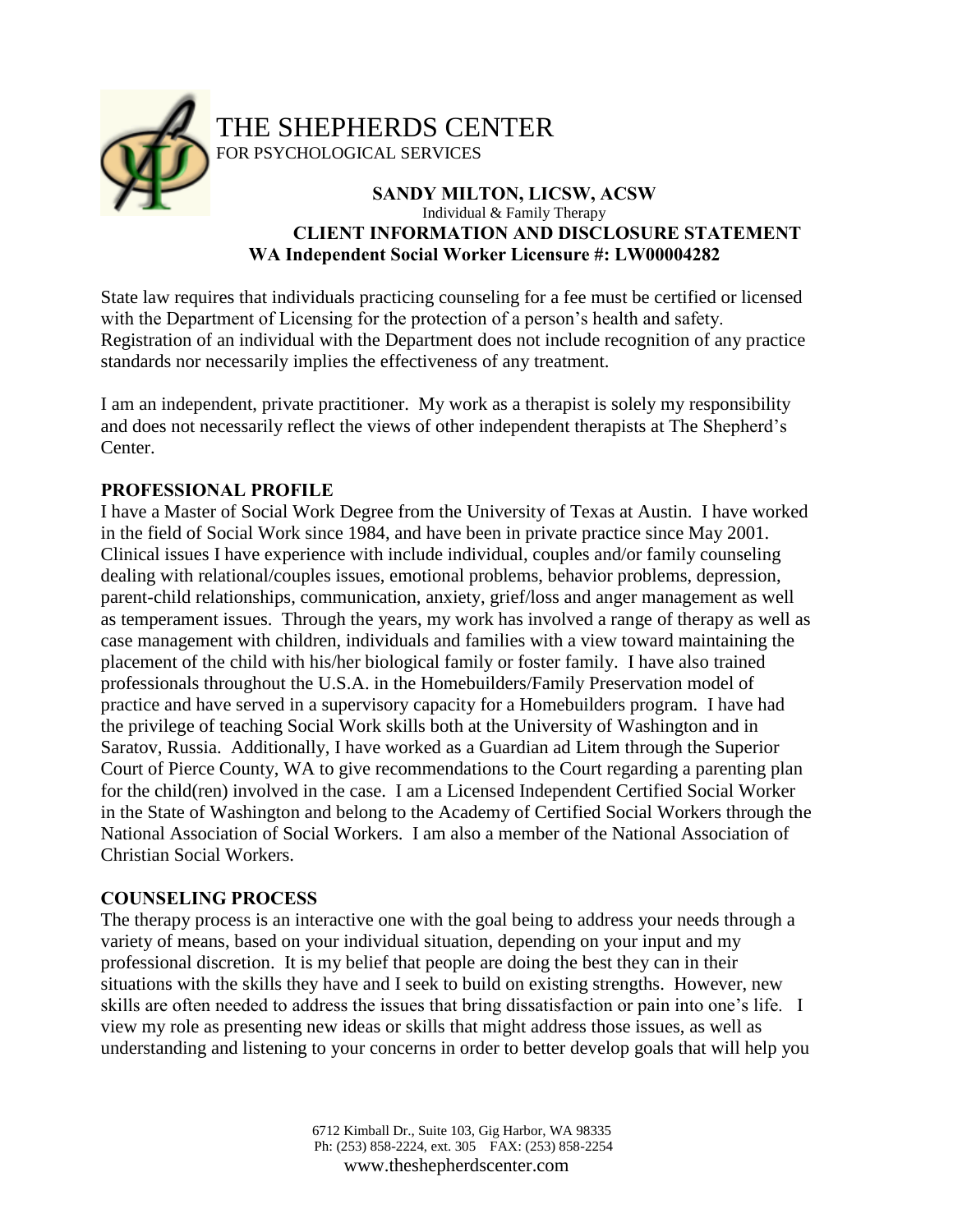address your needs. I also believe the counseling process can be a healing relationship by helping you discover your own strength and abilities as well as understanding, changing and dealing with your emotions, relationships and personal goals. There will be times when you will be asked to do "homework" in between appointments in order to reinforce the material we are covering during sessions. Should you desire to approach your situation from a Christian perspective, I am glad to include Biblical principles in the counseling process.

## **CONFIDENTIALITY**

Confidentiality is an important element of the therapy process. Your identity and ongoing work in therapy will be kept strictly confidential, with only the following exceptions:

- 1. State law requires reporting to the proper authorities cases of suspected abuse (child, elder, dependent adult).
- 2. Threat of harm to self or others (suicidal or homicidal statements) may be reported to family members and/or appropriate mental health or law enforcement professionals.
- 3. Case records and testimony may be subpoenaed by court order.
- 4. Professional consultation and/or supervision.
- 5. Records of insurance clients are subject to scrutiny by their insurance companies in return for claims payment.

By law, information about clients may only be released upon written consent of the persons treated or the person's parent or legal guardian, except for the above listed conditions.

#### **FEES**

My hourly fee is \$130.00 when billing is involved. However, if you pay in full on the day of service, I will reduce my fee to \$100.00. The fee for the initial session is \$140.00 (\$125.00 if paying in full at the time of intake), due to the extra work involved in beginning with a new client. Sessions last 53-60 minutes. There are some insurance companies who do not cover the fee for the full 53-60 minutes. For those clients using an insurance company that does not cover the 55 minute session, the session is 45-50 minutes and the billed rate is \$120.00 Charges for extended appointments will be assessed according to your hourly rate. This also includes between-session telephone calls lasting over ten (10) minutes. In addition, if we believe that it would be helpful for me to consult with another paid professional regarding your situation; you will be responsible for all fees, including my time. If you believe your health insurance will cover my services, please supply me with all the necessary information to process your claims. My billing service will bill the insurance company for you at the \$130.00 hourly rate (after the initial session).

Appointments are generally made on a regularly scheduled basis. In the event you are unable to keep an appointment, a twenty-four (24) hour notice is required for cancellations. Except for unseen circumstances, you will be charged the full fee for a "no-show" and for a cancellation of less than twenty-four hours notice as insurance does not cover the charge under these circumstances.

Financial considerations are a necessary part of counseling. Openness and flexibility are needed when determining a client's financial obligation. If at any time you find there are any problems regarding fee payment, or you need to make arrangements for a payment plan, I will be glad to speak to you regarding your concern. It is also my policy to not let a client accrue a balance of more than \$250.00 in personal debt (this excludes the amount owed by insurance).